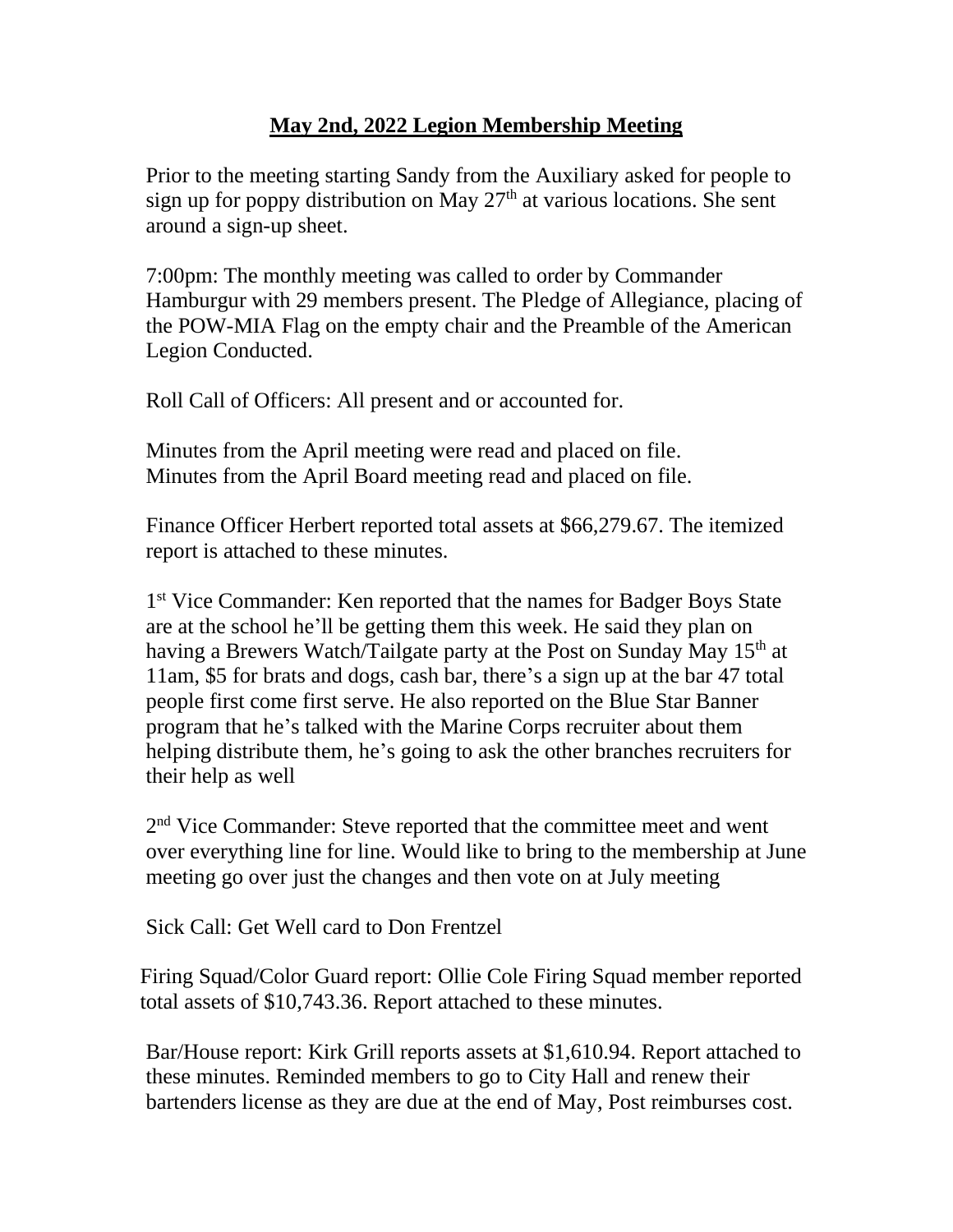Membership: Dave reported that we are at 95.5% membership.

Judge Advocate: Bob reported for Tom, we're having a brat stand at Piggly Wiggly on June  $4<sup>th</sup> 10-3ish$ , there's a sign up on the bar or contact Tom, there's a sign up for the  $4<sup>th</sup>$  of July stuff as well. Bob asked Kirk about asking the Scouts to help at the brat stand and  $4<sup>th</sup>$  of July, Kirk will contact.

New Member: We have an application for membership from Alva Mesman U.S. Navy, Kirk made a motion to accept Alva as a new member 2nd voted on and passed. Welcome to the Post Alva

Old Business: Larry Schultz reopened Nominations for the 2022-2023 Officers:

For Commander: Bob Hamburgur was nominated and accepted.

For 1<sup>st</sup> Vice Commander: Steve Zillmer was nominated and accepted.

For 2nd Vice Commander: Ken Wzorek was nominated and accepted.

For Adjutant: Kirk Grill was nominated and accepted.

For Finance Officer: Roger Herbert was nominated and accepted.

For Chaplin: Ward Genz was nominated and accepted.

For Service Officer: There were no nominations, position is open.

For Historian: Ron Krueger was nominated and accepted.

For Judge Advocate: Tom Brennecke was nominated and accepted.

For Sgt at Arms: Bill Rex was nominated and accepted.

For Sgt at Arms: George Booth was nominated and accepted.

With only one nominee in all position there was a unanimous motion to accept all for their positions. New officers will be installed at the June meeting, Congrats to all. Commander Hamburgur thanked Ollie Cole for serving as Sgt. at Arms last year, Thanks Ollie

New Business: Larry Schultz presented George Booth his Legionnaire of the Year jacket, Larry also reported that Phil Paulson had passed away over the weekend.

Communications: Thank you letter from the Memorial Day Foundation for our donation. Kirk reported on some things that he got from the  $2<sup>nd</sup>$  District 2022 Spring Conference, the State Conference is in Green Bay July 13<sup>th</sup>- $17<sup>th</sup>$ , we need to send delegates to vote for new State Officers, our previous 2<sup>nd</sup> District Commander Julie Muhle is running for State Commander, we're allowed 6 delegates, the National Convention is in Milwaukee this year Aug 25th- Sep 1st, right in our backyard, please consider going one day just to